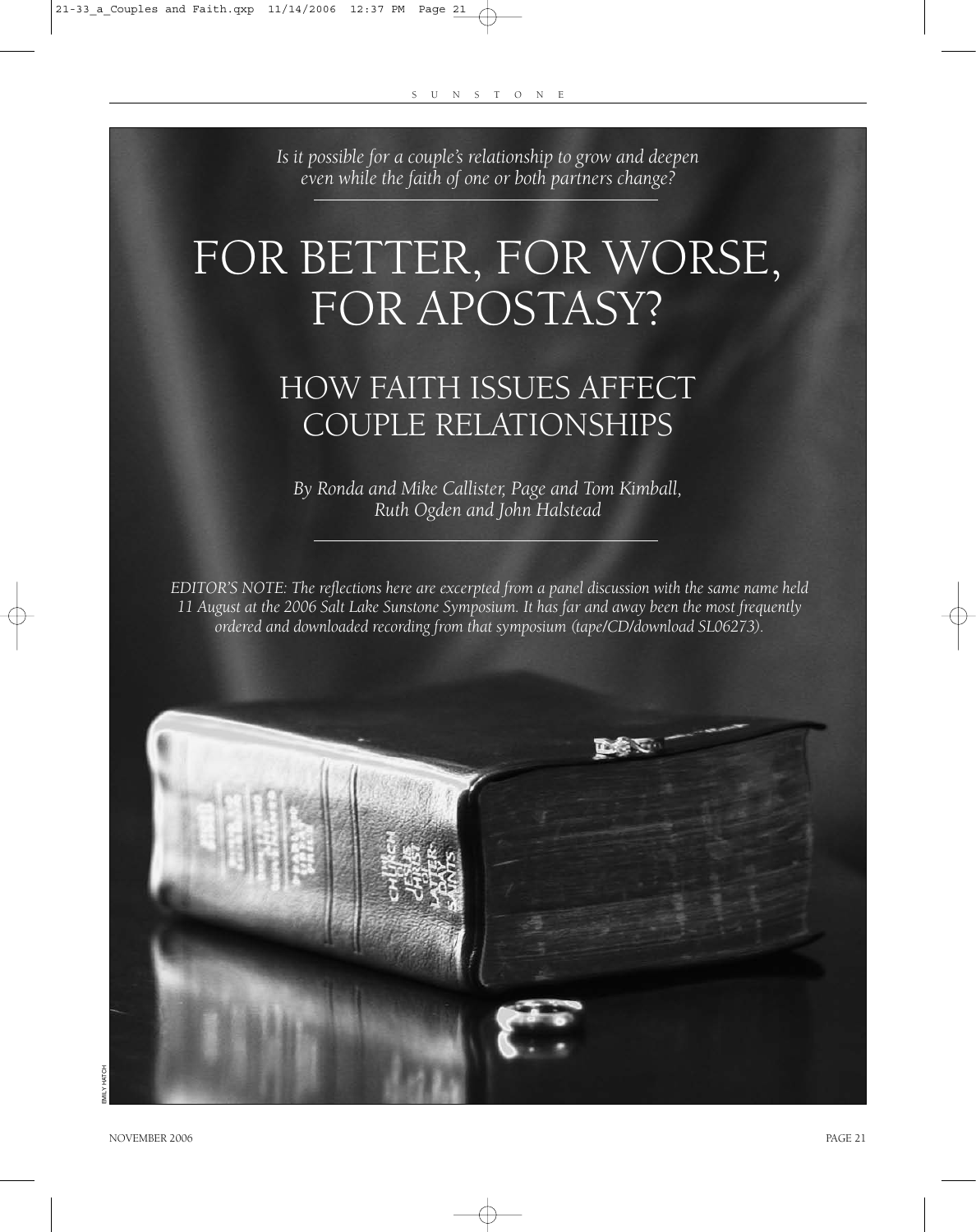

Introduction

*by Ronda Callister*

THE GENESIS OF THESE REFLECTIONS OCCURRED<br>at the 2005 Salt Lake Sunstone Symposium when I met<br>Page Kimball. As we talked, introduced our husbands,<br>and shared our stories, Page said there ought to be a Sunstone at the 2005 Salt Lake Sunstone Symposium when I met Page Kimball. As we talked, introduced our husbands, and shared our stories, Page said there ought to be a Sunstone session on marriage and faith. When I responded, "OK, let's do one with our husbands next year," she gasped, turned a little white, and said, "But I have never even asked a question at Sunstone before!" But she has been a good sport and gone along with our idea.

At that 2005 symposium, during the audience questions and comments portion of the session "When Beliefs Lead to Estrangement" (CD, tape, download SL05373), a commenter stated that he was a facilitator of a group of post- or ex-Mormons and that within his group, when a change in religious opinion occurs, it can cause a lot of fear within the faithful spouse—often to the point where people cannot listen to each other. The person whose spouse has changed will freeze and back out of the room or accuse that person of being under the influence of Satan. The commenter asked the panel members if they had any suggestions for reducing the fear and tension and enhancing communication.

Panelist Marybeth Raynes responded (paraphrased): "This is a big one, and not just because there might be fear that someone won't be with you in the next life. . . . Your basic attachment to the person you love and plan to spend the rest of your life and forever with is now threatened. . . . This news can create a feeling of pulling out someone's basic cord for breath. It hits people at that depth. . . . And when we are hit that strongly in our emotional system, we don't have words; regular cognitive reasoning doesn't function. As a result, most of us will regress, we will start using our most primitive, least effective, and therefore least loving interventions."

We each are couples who have married in the temple. Mike, Tom, John, and Ruth each served LDS missions. In many ways, we have been typical LDS families. But in this panel, we will discuss the challenges of faith changes that have occurred in one or both partners—and the challenges these create for our marital relationships. We are not experts. We simply hope to let others who are experiencing something like this know that they are not alone. We share stories of some of our most difficult periods with the hope that something we share may be helpful.

Ronda's Story

**M** <sup>Y</sup> SPIRITUAL CRISIS occurred in 1980 after I had finished my master's degree and was expecting my second child. Growing up in southern California, I had been obedient and had done all of the right things: Young finished my master's degree and was expecting my second child. Growing up in southern California, I Women's awards, Seminary, BYU graduation, and temple marriage. As I finished my schooling, I found myself struggling with the question of how to be a mother of young children while also being able to feel some sense of personal growth and progress when my talents and abilities were not necessarily home-centered. I decided to seek guidance for me as a young mother by reading the scriptures. Instead I became overwhelmed by the maleness I found there. I began asking, "Why don't we know more about Heavenly Mother?" I thought knowing more about her would give me a sense of where women fit in the eternities. My deeper unspoken question was really: How can I, as a woman, feel a sense of being valued both within the Church and by God?

It was difficult for me to find people to talk to who understood my questions. I did not find answers, and my search soon petered out in frustration and fear. My crisis came not long after Sonia Johnson's excommunication, and LDS women seemed cautious about discussing these questions. I gradually put mine on the shelf, resigning myself to thinking about them at some future point when I might find additional information to help me.

IN 1987, AFTER Mike and I had been married for eleven years and had four daughters ages newborn to nine, Mike decided he wanted to follow his dream and go to medical school. This was the beginning of a ten-year odyssey—the beginning of which had a wrenching effect on our marriage. We both were working harder than ever before. We both felt our efforts at home were inadequately acknowledged and too little recognized. Mike interpreted my unhappiness as resenting medical school, and I interpreted his unhappiness as criticism and dissatisfaction with me and my efforts.

As our marriage deteriorated, I felt guilty, depressed, and like a failure in the sense that I could not do enough. With the help of a counselor who recommended good books, I was able to learn a lot about myself and recover from my depression. As I felt better about myself, our marriage also improved.

At this same time, I attended a "Pillars of My Faith" session at a Sunstone symposium which became a pivotal moment in my spiritual journey.<sup>1</sup> Listening to Kathleen Flake tell her story helped me realize others had similar questions and inspired me to reopen mine. Now that I was feeling good about myself and my marriage, I decided it was probably time to try to answer my spiritual questions so I would be better prepared to assist my daughters as they grew up and encountered their own questions. I began again to look for answers that had eluded me earlier.

I read all of the feminist theology I could find in Salt Lake City during the pre-Internet, pre-Amazon.com era, using the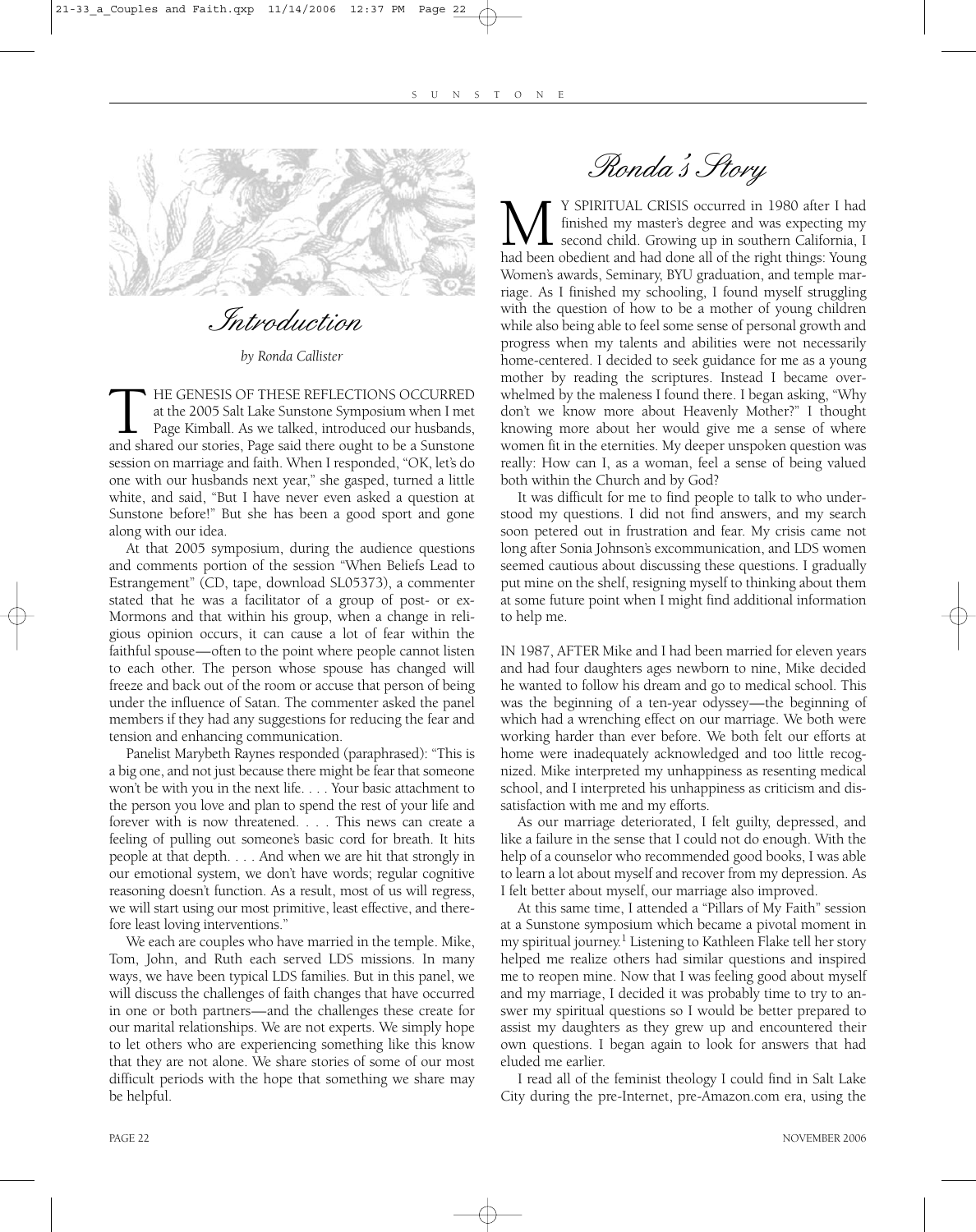**J** began to wonder<br>if our marriage was in trouble and he just didn't want to tell me. J<br>aux

bibliography of Carol Lynn Pearson's *Mother Wove the Morning* as a starting point. I tried talking to Mike about my search and evolving thoughts, but as I did so, I could see the fear in his eyes, so I mostly stopped talking and took a journey that was largely independent of him. After a year or so of reading, thinking, and discussing with others, I realized that I needed to decide what I thought for myself. LDS theology did not answer all of my questions. As I tried to find my sense of worth in God's eyes and in the eyes of the Church, I realized that I could not just keep waiting for the institution to address my longing. I eventually came to some conclusions about what I thought for myself. My search process drew to a close as I began to feel a sense of peace.

During the course of my search, I discovered that the original structure of my faith had crumbled into pieces. I no longer knew exactly what I believed. I was unsettled but kept plodding forward, re-examining each component of my faith, and slowly reassembling the pieces. After a year of reading, thinking, and writing in my journal, I was relieved to find most of my faith was still there. Even as I put my belief system back together in a new way, my outward behavior remained the same; I stayed active in the Church—I just thought a bit differently. Building on the work of James Fowler, in conversation with me, Tom Kimball named this transition as moving from "we believe" to "I believe." When I did this, I found a new place of equilibrium.

About the time that I was achieving greater peace in my spiritual journey, Mike finished medical school and started a six-year surgery residency at the University of Missouri. I was on a high, excited about all that I had learned over the previous few years, and wanting to maintain the invigorating sense of growth and learning I had been experiencing in my studies. So I did a crazy thing: I started a Ph.D. program. In addition to raising our four daughters, I spent the next five-anda-half years getting my doctorate, and then six more getting tenure at Utah State University.

These were intense years in which I essentially put my spiritual journey on hold while I focused on my family and my

intellectual journey. I had reached a place of relative peace. Spiritually, I felt comfortable. Then Mike entered his period of doubt and questioning.

Mike's Story

I AM A life-long Mormon, and my ancestors were converts in the early days of the Church. I was born in southern California, and my family settled in Reno, Nevada, where I lived my entire young life. Although I remain activ AM A life-long Mormon, and my ancestors were converts in the early days of the Church. I was born in southern  $\blacktriangle$  California, and my family settled in Reno, Nevada, where Mormon tradition, my personal doctrine is not traditional.

My life as a Mormon boy was reasonably normal. The trouble I managed to find was not particularly insidious. I attended Sunday church meetings and had dedicated youth leaders and teachers. I did not attend Seminary until my senior year in high school. I don't recall doubting any LDS teaching; the Church was always there, but not personally venerated. My parents were consistently loving, accepting, and generous in giving me the elbow room I needed to sort out my faith. I cannot recall a single discussion about missionary service prior to high school graduation. Although I initially had no intention of going on a mission, I fell into the BYU freshman tide moving in that direction, and in 1972, bound for Brazil, I entered the LTM (Language Training Mission) knowing very little about our church and without an energetic testimony.

The LTM was the single most spiritual experience of my young life. The gods smiled upon me as our visas to Brazil were delayed a total of five months—all of which I spent at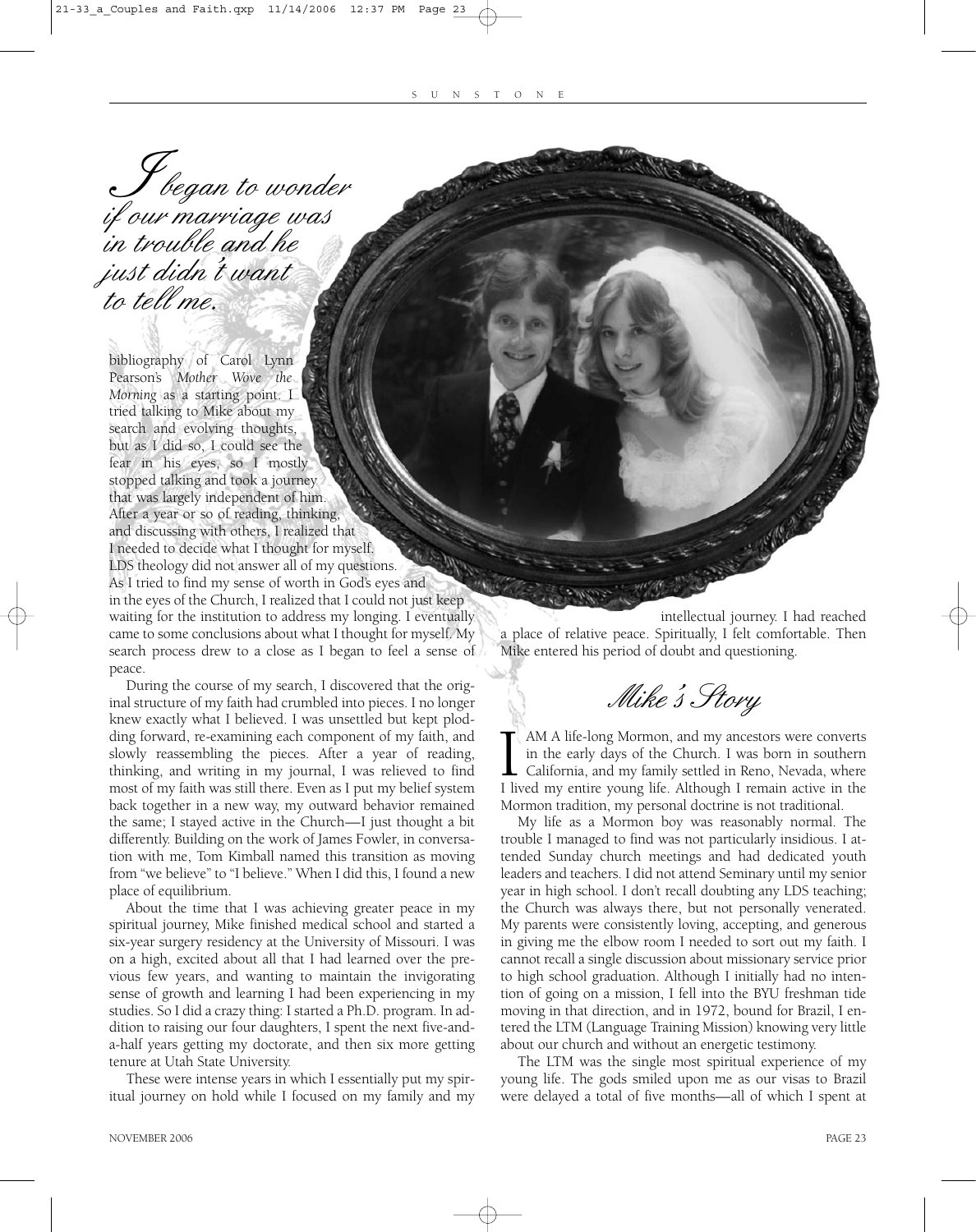

Allen Hall in Provo, Utah. While many of my fellow missionaries, who had faithfully attended four years of Seminary, cursed the delay, I felt blessed every minute I was there. Because I was seriously deficient in basic gospel knowledge, I read everything I could get my hands on.

A short example of my ignorance of even the basics: one afternoon while studying, I turned to the elder beside me and exclaimed, "Hey, did you know it was John the Baptist who actually came down as a resurrected being and conferred the Aaronic Priesthood on Joseph Smith and Oliver Cowdery? Isn't that cool?" He looked at me as if I'd just stepped off the mother ship. Anyway, the Restoration story made sense to me, Jesus communicated with me during one memorable night, and I hit the Brazilian ground running, never looking back until I got home.

In 1976, twenty months after returning from Brazil, I married Ronda in the Los Angeles Temple. We finished our undergraduate studies at BYU and moved to the Salt Lake Valley. After several years in a small business, the births of four daughters, a mortgage, and an M.B.A. for Ronda, I started medical school at the University of Utah at age thirty-three. Following graduation, it was off to Missouri for six years of residency and a Ph.D. for Ronda. Yes, we were absolutely crazy, and if I could, I would excise the years 1987 to 1997 from our marriage. It was very tough. And although Ronda and I both really enjoy our careers, love our children and each other more than ever, and our children seem to have survived our training virtually unscathed, I cannot recommend the path we took to anyone. I am not embarrassed to say that we wore out four sets of marriage counselors—and we needed them all. Currently, Ronda is an organizational behavior professor at Utah State University, and I am a urologist in private practice in Logan.

decided to be patient, stay the course, and trust that there was indeed something healthier beyond the bounds of where I was. J<br>atio

Those who know me now and have heard my current religious ranting and raving wonder why it took almost thirty years to painfully loosen my moorings from conventional faith (Fowler's Stage Three). It probably started early with my contemplation that at least part of our canon was very likely mythological. The creation stories, Adam and Eve, Noah and the flood, and so forth, never fit the observable universe with which I was acquainted. That the Old Testament could be read and understood in a non-literal, non-factual way was certainly never presented to me as an option

in any official LDS teaching, and hence I never really entertained doing so. The Book of Mormon, on the other hand, was rock solid—I had no doubts. Then in 1978, I read Donna Hill's book, *Joseph Smith: The First Mormon*, and for the first time, the neat, tidy, and official story I'd taught in Brazil was puzzlingly negotiable. We even attended a few Sunstone symposiums in those days. (Ronda was beginning her religious journey with the Mother in Heaven issues.) Still, with my reasonably regular reading, the Book of Mormon was literally the keystone of *my* religion, and as long as it was true, I felt well within the safety net of the Restored gospel. We were active, served in many ward callings, tithed, went to the temple, had occasional Family Home Evenings, prayed, and read scriptures daily.

SO WHAT HAPPENED? First: friends—some of whom I'd known for decades—started leaving the Church. I was at a loss. Why would anyone leave the Church? Initially saddened, I ultimately became interested in why someone would leave something within which I felt so safe. This became a time of intensely personal reflection on many doctrinal issues I had suppressed over the years. Because I was convinced that a religious tradition worth one's devotion would stand the test of scrutiny, I decided to step out of the paradigm myself and look as an outsider might at the tradition I'd been practicing. By necessity, my view would be my own, and I did not want to involve Ronda in this potential turmoil—at least not yet.

Second: the issue that troubled me the most was the destiny of the innumerable souls who would never prove themselves within a Christian or LDS milieu. The Doctrine and Covenants sections regarding these issues did not begin to account for the wide spectrum of belief systems and convictions among hu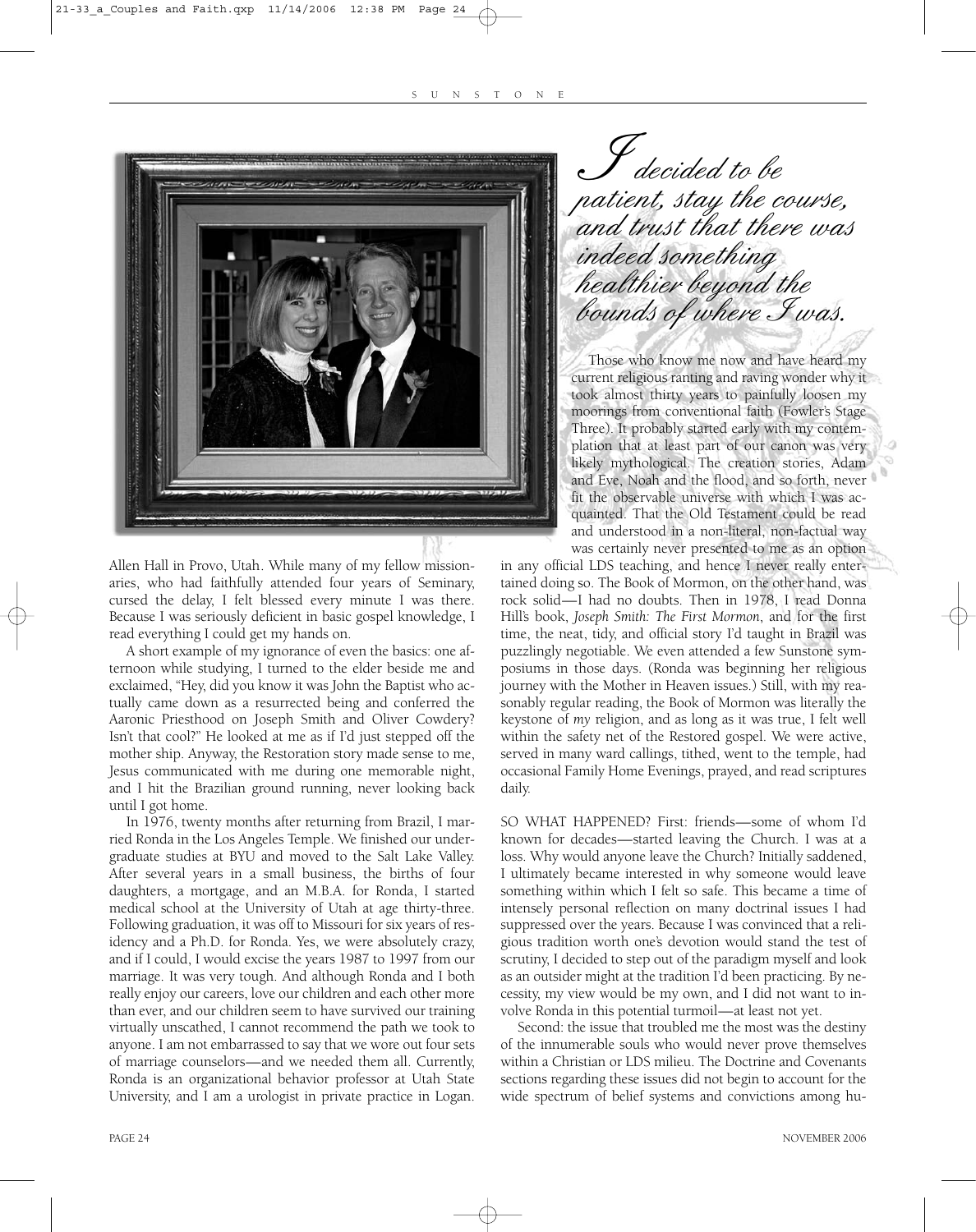mankind. Was I conceited enough to believe that every devout non-Christian or non-Mormon who had spent his or her entire life developing virtue and faith would learn after death that their effort was false, or at least critically inadequate?

Third: I took President Hinckley's challenge, and in 2005, the fifth year of my bishopric service, and along with ward members in Logan, I slowly and methodically reread the Book of Mormon. A few of the stories still moved me, but many did not. *Could any man have written this book?* For the first time in my life, my answer was "perhaps." There were many other developments, books read, and not a few sleepless nights. I ultimately shared with Ronda my developing rejection of various doctrines within our Mormon tradition.

RONDA: Mike waited a number of months before disclosing his doubts. I knew something was wrong. He was withdrawn, down, and had a somewhat shorter fuse than normal. This went on for so long that I began to wonder if our marriage was in trouble and he just didn't want to tell me. By the time he started talking, I was significantly more anxious and fearful than I might have been had he started talking months earlier.

Initially Mike's disclosure was not too upsetting. I had been through my own period of questioning and felt I could understand. I had remained faithful, and I thought Mike might do the same. I also saw that Mike had very few people he could talk to about this. I knew how valuable it had been for me to eventually find a non-judgmental friend who listened to me as I bounced ideas around and explored sometimes unorthodox thoughts. I wanted to be that person for Mike. This became a far more painful and difficult process for me than I expected once I recognized the depth of his questions and doubts. His questions triggered deep fear in me.

Mike asked me on several occasions, "Are you afraid for my salvation?" I kept answering no. He was a wonderful man, and he wasn't sinning. I was afraid on a much more self-centered level. I worried about what would happen to *us*—our marriage and our future together. My dreams of sharing both our lives and our beliefs together felt threatened. Our paths appeared to be diverging.

MIKE: One night, I disclosed to Ronda my doubts about the exclusivity of LDS temple marriage. Even though my focus was on a very positive description of her sibling's non-LDS marriage in which I asked how God could reject their commitment and marriage while accepting ours, Ronda heard my question as a tacit rejection of our marital vows. Although she'd heard me rant and rave about various gospel subjects in the past and had been a marvelous listener and sounding board, this one struck precariously close to heart and home.

RONDA: This was one of the most painful moments for me. When he asked how I could possibly believe in temple sealings, I felt as though he were questioning *our* marriage—especially the eternal part. It seemed at that moment as if he were talking about divorcing half of me—the eternal half. To his credit, the next day, he explained that he was trying to speak

generically about his questions and not trying to challenge me, and that he was not referring to our marriage specifically.

This episode illustrates for me how sensitive these discussions can be, and how carefully we must choose our words. Our conversations continued to trigger fear. It was a very difficult time. But I kept trying to listen and encouraging him to talk. There were long periods of time when Mike was suffering through his own pain, and as he searched for answers, he had little energy left to provide me much reassurance about our relationship.

MIKE: Although I thought the LDS temple was the right place for Ronda and me to be married, I did not consider my feelings for her dependent upon LDS temple doctrine. I wanted to be married to Ronda simply because I love her and want to be with her—not because of the temple. I really like the idea of marital covenants, and I think the temple is a great place for the living to make covenants—but so are chapels, synagogues, cathedrals, mosques, and maybe even a forest or a backyard. Although this view has matured over the years, and at various times, I have been more or less temple active, I do not consider the temple ceremonies *per se* as pivotal to my marriage or my salvation.

RONDA: I spent months alternating between being hopeful and being afraid. Finally I began to realize that neither hope nor fear were useful in this case. As long as I hoped that Mike would either believe or behave a certain way, then I was crushed with disappointment each time he said or did something that even suggested he might be changing and becoming different than I wanted him to be. That fear crowded out my ability to love deeply.

As I thought about what might help Mike, I listened to a Sunstone symposium session on James A. Fowler's *Stages of Faith*. Listening to this and other sessions reawakened my own spiritual journey in a very positive way. The session started me on my own odyssey of reading Fowler. Several books later, what I took away from Fowler's work was invaluable to me in overcoming my fears about Mike's doubts and questions.

Fowler's work suggests that going through a stage of doubt and questioning—even a prolonged period—was a normal developmental stage, and that there was hope for a better future in subsequent stages where even greater spirituality was possible. I drew great comfort from this. I began letting go of my fear and started becoming more accepting of Mike's doubts. When I began to see his journey as normal and one that could potentially lead to a more solid, more hopeful place, we both had a much better experience. I was gradually able to allow him to follow his own faith journey. I came to realize it was best just to offer my love and support.

MIKE: No question Fowler had a very positive effect on Ronda's interpretation of what I was experiencing, and his work gave me some essential map coordinates as well. I agree that Fowler's stages are most useful, and perhaps *only* useful, for those leaving Stage Three ("Synthetic-conventional" faith)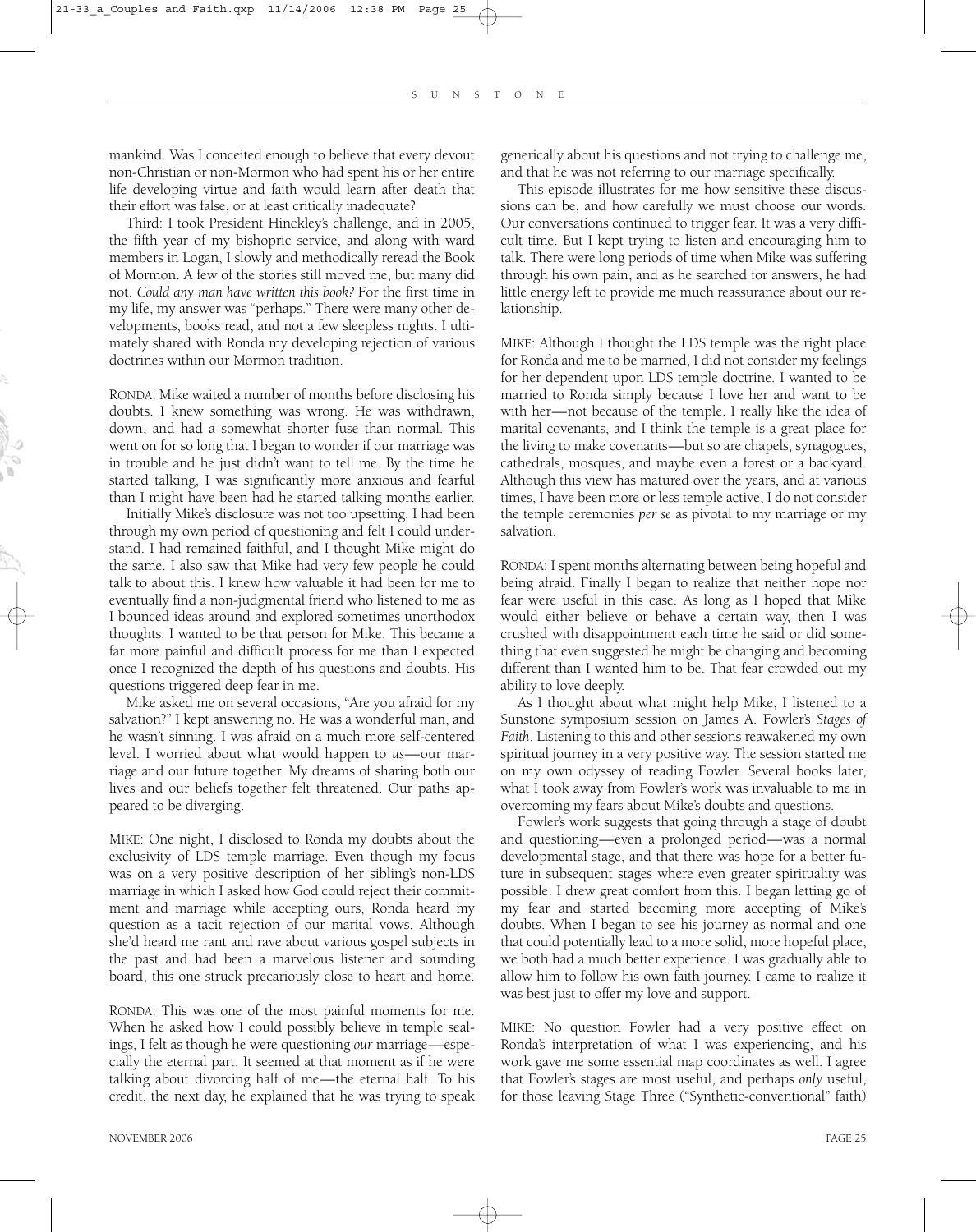and entering State Four ("Individuative-reflexive" faith). That someone (and not a Mormon) had studied this process, and described a passageway out of the pit I was in, was comforting. Although the faith transition process was perhaps the most painful thing I'd ever done, instead of leaving the Church (which many understandably have) I decided to be patient, stay the course, and trust that there was indeed something healthier beyond the bounds of where I was.

Also, I better understand Ronda's fear and grief. Just as Marybeth Raynes said in the panel discussion Ronda quoted from in the introduction, these issues hit us at the core—like breathing! I wanted to communicate the deep love I have for Ronda, but after nearly thirty years of marriage, telling your wife that you have serious reservations about the eternal temple ritual is a big potential landmine!

Regardless, this journey has been very beneficial to me. Having a deeper understanding of other belief systems has given me the comfort to select what I believe is important and valid Mormon doctrine and to jettison the rest. When President Hinckley stated to the religious world that perhaps Mormonism could add a little something to their faith, I believe he was describing one lane of the thoroughfare. There is plenty out there in other religious traditions that I can comfortably and fearlessly add to my own personal cosmology that enhances my relationship with Ronda and the Infinite. Ultimately, Ronda became aware that even though my beliefs were undergoing some serious realignment, my commitment to her was not. In the beginning, I did an inadequate job of communicating that to her. I think she understands it better now. The key issue to me is that we are both traveling on this journey, and it is much more satisfying.

RONDA: I think we now both agree that Mike's journey so far has been a positive experience for our relationship. For a number of years, we hadn't talked a lot about our beliefs. As long as we thought we believed the same thing, discussion was limited. But after Mike shared his concerns with me, we've had many long talks about what and why we believe the things we do. I thrive on talking about important ideas. Once I was able to get past my fears, this deep disclosure has helped us experience times of great closeness and bonding.

These conversations have rejuvenated my own spiritual journey. Now instead of worrying about whether we are on divergent paths, I recognize we are both journeying and can share our experiences with each other. Ours are different journeys, but sharing rather than suppressing them has drawn us closer.

Tom's Story

IN THE ORTHODOX Mormon narrative, Adam and Eve are placed in the Garden of Eden and then presented with a Catch 22. God commanded them to multiply and replenish the earth yet not partake of the fruit of the Tree of N THE ORTHODOX Mormon narrative, Adam and Eve are placed in the Garden of Eden and then presented with a Catch 22. God commanded them to multiply and re-Knowledge of Good and Evil. The problem was—they could not do both. Adam was a bulldog of faithfulness and obedience to God. But in the Garden, that was getting him nowhere. The real hero is Eve. She chose knowledge, and Adam was forced to make a choice. And here we are.

Page and I have been married for almost seventeen years. We met in Virginia while I was interviewing for a federal job. Page was a nanny for a Catholic family in Vienna, Virginia. I had been home from my mission to Alabama for less than a year and had recently moved to the Washington D.C. area. At church, I bumped into an acquaintance from my Utah hometown. She sensed that I didn't know very many people and insisted on sending someone to pick me up at my apartment so I could hang out with her and her friends for videos and popcorn. Page was that chauffeur.

I was a "dyed in the wool" zealot Mormon from a conservative Utah LDS family. Page was from Sanpete County, Utah, and was raised with conservative, small-town traditions. Her family has a wonderfully interesting mix of liberal and fundamentalist Mormon leanings.

Page's father, Jim, liked me when we first became acquainted. Even then, I was steeped in Mormon books and minutiae; Jim was more than capable of keeping up in our conversations. As our friendship grew, I found that I could speak to my father-in-law about many topics that I wasn't able to engage my own father on. I feel a sense of loss now that things have changed and my father-in-law and I don't seem capable of having a civil religious conversation. I understand that early in his marriage, he felt judged by some of his extended family for his beliefs. Now I feel judged by him. But it is really mostly my own fault. I'm moving toward agnosticism while Jim is moving in the opposite direction.

I've worked in the Mormon book trade for more than a decade. I feel that it's natural for someone in my trade to encounter moments of cognitive dissonance. And if these moments are allowed to work their course, I feel that they lead to glimpses of honest clarity. I do not mean to say that these glimpses are moments of "Capital T" Truth but rather are instances when one realizes that something isn't the same anymore and never will be again. The God of my Mormonism died during one of those moments. And if and when I ever find God again, it will simply be something else.

My poor wife. She bargained for a hard-working, clean-cut, Eagle Scout, returned missionary with a quality Mormon pedigree. Instead she got me. By the late 1990's, I was essentially embarrassed by my Mormonism. I wasn't happy attending church. In fact, I was really quite angry, feeling that I had been betrayed by my tradition. Page seemed very frustrated with my doubts, and I felt that my church service had become a duty I performed for her sake rather than for myself. While I worked at Benchmark Books, a co-worker, Dan Wotherspoon, introduced me to the work of Emory University Professor James Fowler and his theories about faith stages. I've spoken at past symposiums about my experiences with stage theory, but in brief, Fowler's work and my other reading in the field has allowed me, in time, to make peace with my Mormonism.

Though I find it difficult to quantify my experience in words, I have recently found my ward, and more specifically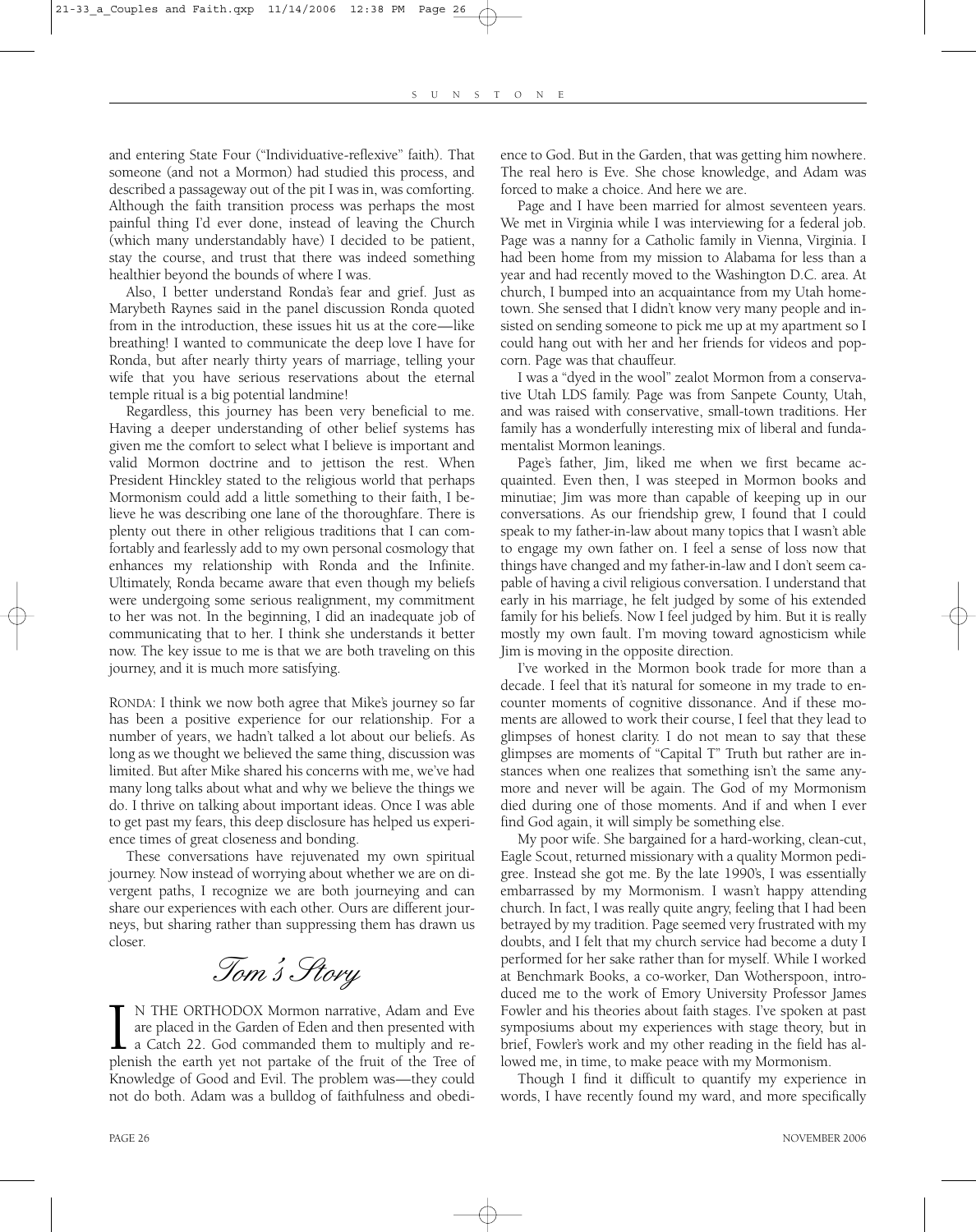my elders quorum, to be a sanctuary for my re-emerging spirituality. Page offered me some advice once. She mentioned that church is where people go to get spiritually recharged, and it isn't my place to detract from that. I've strived, though sometimes unsuccessfully, to contribute positively at church, and to my surprise, I've found my fellow quorum members have been kind and responsive. I've picked my moments to be sure, but I've been honest and respectful in expressing my serious doubts about the gospel. I've also tried not to vent at people who are passing folklore as history, or at those who most likely don't have the tools yet to deal with the serious credibility





problems facing Mormonism. But for me to walk away from my tradition at this moment would be spitting in the face of good men who have gone out of their way to make me feel comfortable and welcome at church despite my doubts.

The most difficult aspect of a couple's dealing with doubt in marriage is that often spouses go through it at different times. $<sup>2</sup>$ </sup> In our case, I wanted to vent my frustrations about our tradition with my closest friend—Page. But that only contributed stress to a marriage already strained by normal issues of parenting, finances, and such. And that's not to mention my own poor communication skills and, of course, the Kimball temper.

As I've watched my friends go through periods of doubt, it appears that it can often take ten or more years for someone to fully move through various maturing processes. I think I deal with my own doubt (as well as other people's *lack* of doubt) much better than I did ten years ago. But getting from then to now left a fair amount of carnage behind me. I credit Page for allowing me to take this incredibly difficult and haphazard journey with our marriage intact.

Unfortunately, just as I'm finding my way off the rapids, Page appears to have launched her boat upstream. And, at the moment, all I seem able to do is advise her to "hang on," as I'm not yet totally on shore myself. Earlier this year when Page decided to attend another church, I have to admit that inside I felt a sense of betrayal. When *I* wanted to move on, I didn't. I stayed, I gritted my teeth, and I stayed active in our tradition. I didn't mind so much that Page was finding spiritual rejuvenation in another tradition. I'm just not sure what lies ahead for our children. I've listened to Page's complaints about Mormonism, but I see most of the same problems in those other traditions. I feel that in the long run, she will only be trading one set of problems for another. I see a lot of strength in the familiar youth programs of our own tradition, including the scouting program, which I'm actively involved in.

WHAT DOES A couple do when there doesn't seem to be any answers, and when our local spiritual advisors—our parents and many of our friends—can't re-

ally understand our individual dilemmas, nor those we face as a couple. There are no guidelines, no mentors, no easy answers. We're on our own. Too often in unthinking gospel discourse, we are essentially told that if our children grow up without the gospel in their lives, our sons will become drug addicts and our daughters, trailer trash. Yet I see plenty of faithful, active Latter-day Saints with dysfunctional families.

I recently spent some time with my oldest daughter and realized that some of my kids are already smarter than I am. And I can't imagine that these kids won't come face to face with the same intellectual dilemmas regarding their Mormonism that Page and I face now. At some point in their emerging adulthood, they're going to ask themselves, "Hmmm, I wonder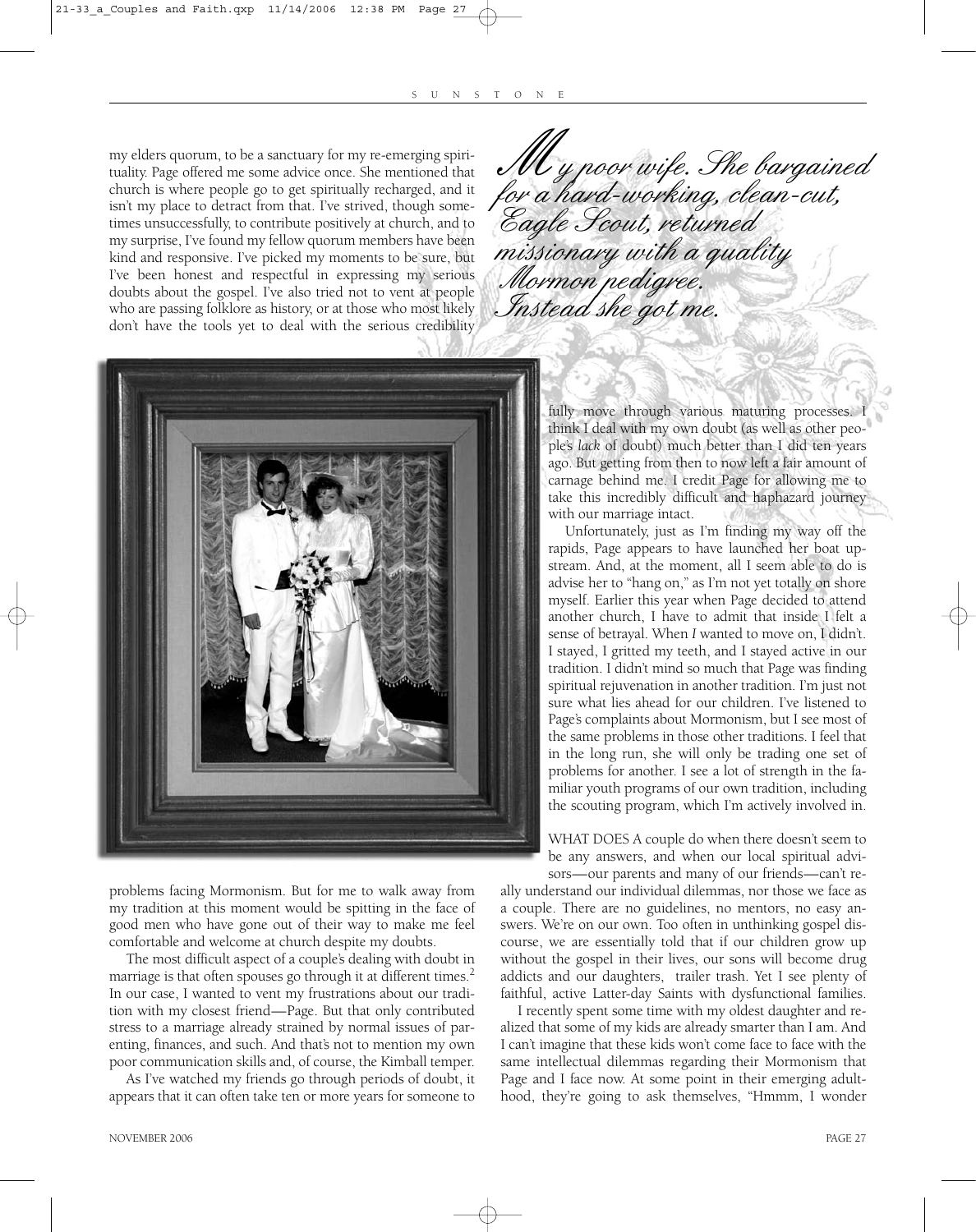![](_page_7_Picture_1.jpeg)

what Dad did for a living?" And when they choose to explore their father's trade, will the cognitive dissonance they will naturally encounter cause them to become hoods and whores? I pray that Page and I are trail-blazing and not bridge-burning for our children. I hope that seeing Page and me struggle with such things while attempting to find ways to repair our marriage and spirituality might give them strength to heal their own souls—and the courage to persevere with their partners in a positive way.

The dilemma of doubting is that we can place at risk our relationship with our partners often at a time when other corrosive influences, such as employment and financial difficulties, in-laws, child rearing, educational advancement, and issues related to personal maturation, are already pulling at our relationships. I see Page dealing with her doubts the best way she knows how. Knowledge, for all its benefits, has its costs. I'm sure Mother Eve was unsure about what would result from her choice, but she understood one thing: there would be pain, death, heartache and sorrow—but "there is no other way."

Page's Story

OUR STORY BEGAN way before I had met and mar-<br>ried Thomas. When I was baptized at eight, my fa-<br>ther was in the bishopric. Not long after that, how-<br>ever, my father stopped attending church as regularly and quit ried Thomas. When I was baptized at eight, my father was in the bishopric. Not long after that, howgoing to the temple altogether. The hardest part for me was not understanding what was going on in his head and why he had stopped believing. Unfortunately, he didn't answer any of these

**T**uddenly I loved<br>him for who he was, not for who I wanted him to be. I decided to stop looking at all the things I thought he wasn't and focus on the things that he was. Huddenly Floved

questions for me. I guess he felt he was protecting my faith, or maybe it was out of respect for my mother, who was a staunch believer and desperately trying to keep us

children active and faithful to the Church. I spent my youth hearing about eternal families, and I knew I didn't belong to one. In my naïve mind, I assumed it was because my father didn't care enough about us to want to be with us for eternity. So I was bound and determined to marry someone whose faith was strong and whose testimony was unshakable. I wasn't going to be the woman who dragged her children to church alone, feeling alone in her worship of God, and praying every day that her husband would see the light.

Enter Thomas Kimball. Spiritually, he was everything that I had wanted in an eternal companion. His enthusiasm for learning about the Church and the gospel was infectious. I couldn't be around him without wanting to learn more myself. When he talked about the temple and the mysteries it held, his face lit up, and he would continually say to me, "Wait until you go for yourself, Page. It's magical." When we read the scriptures together, he had a way of bringing out information that I had never thought of, or he would help me understand a passage as I had never understood it before. Spiritually, he lifted me to a higher ground.

When Thomas first started talking about his doubts, I was annoyed. Annoyance quickly became anger, and then fear. The more he tried to talk to me about it, the more I distanced myself. I didn't want to hear his doubts. I hadn't read all the books he had read, and I didn't know how to respond to his accusations of abuse and untruths within Mormonism. I kept thinking he was just listening to the wrong people, reading the wrong books. And I really didn't like Sunstone. I remember one day blowing up and saying, "If you don't believe in it, why are you still going to church?" Immediately, I wanted to take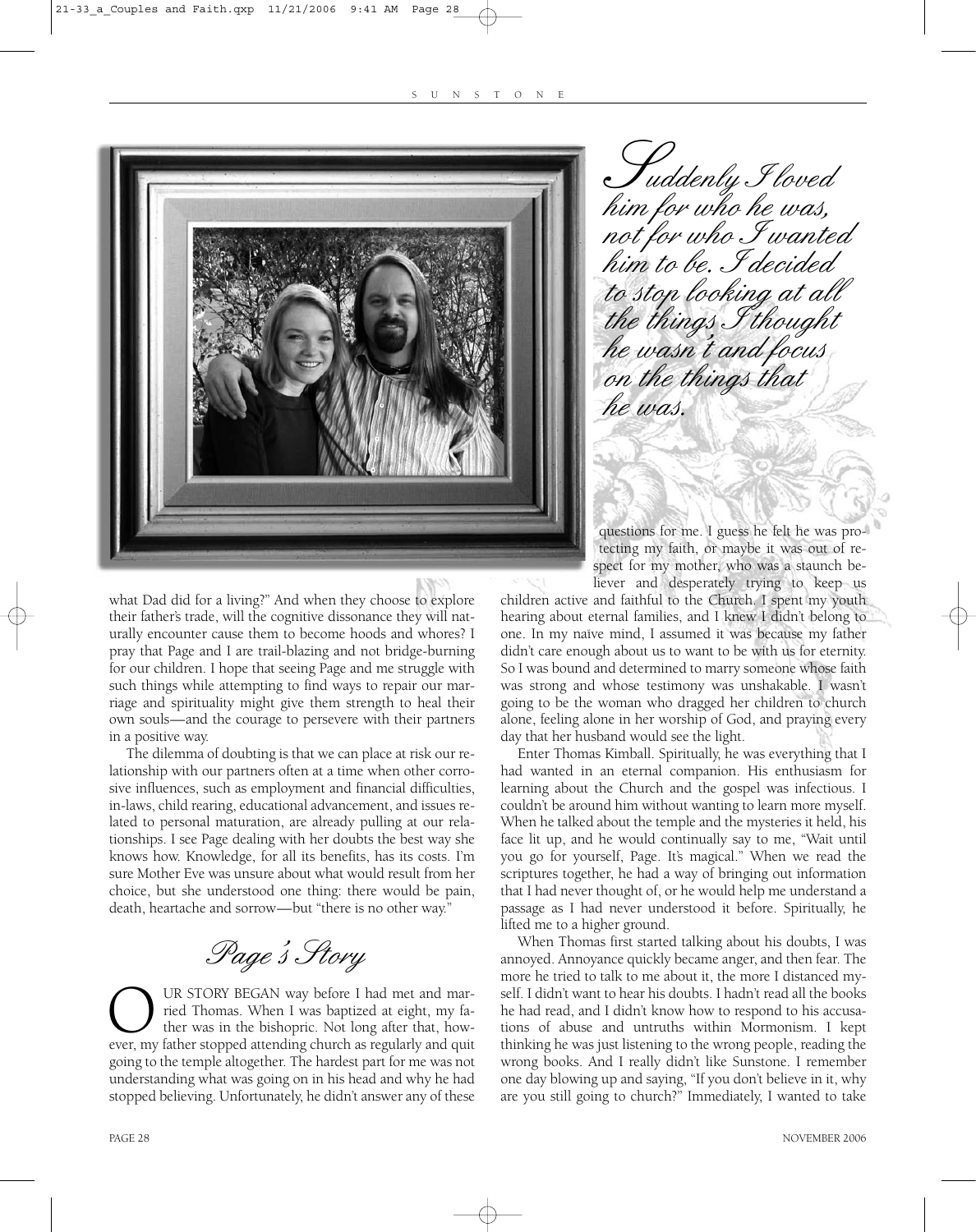those words back, because I knew I was going to push him so hard that he'd stop coming. His response was that he was just trying to figure it all out and couldn't I just understand that? Unfortunately, I didn't have the ability to do that for him then.

About this same time, he started to work at Benchmark Books, and he and Dan Wotherspoon would have lengthy conversations. Needless to say, I wasn't crazy about Dan. I felt he was leading Tom down a slippery slope. However, with time, I realized that Dan was acting as the sounding board that I couldn't be for Tom. Tom needed someone to talk with, and being in the Benchmark environment gave that to him, whether it was interactions with his co-workers or with the customers. And although I wanted Tom to be able to talk with me, every time he did, I became agitated and angry. I felt like the little girl again, and I just couldn't understand why he didn't love me enough to just believe. For me, couldn't he just put all his doubts aside and believe? Well, as many of you know, it doesn't work that way. Thomas and I were both being torn up inside, both of us seeking for something that the other couldn't provide.

After sitting through multiple lessons on how we should rid evil influences from our lives, and how we should not listen to those who would destroy our testimony, I remember thinking, "But what if that influence is your husband? What do you do when the person who is poisoning your testimony is your husband? Do I get rid of him? I can't just throw him away like I can with a book, or stop spending time with him, like I can with an acquaintance."

I don't remember when exactly it happened, but one day I realized that I needed to stop looking at Thomas through the Church's eyes. Because when I judged him according to the Church, he was failing miserably. He was not leading our family in prayer, Family Home Evening, or scripture study. He had stopped going to the temple. By all official Church accounts, he was a poor Mormon husband. When I decided to start looking at him differently, I realized he was an incredible man, that he loved me and the children with a deep, steadfast love, that he supported me in my dreams and goals. He was sexy, intelligent, funny, and charismatic. And suddenly I loved him for who he was, not for who I wanted him to be. I decided to stop looking at all the things I thought he wasn't and focus on the things that he was.

THE THING WAS, though, in seeing Thomas in this way, I also began to let go of the Church. Because of my earlier determination not to be the woman sitting alone in the pew with my children and praying desperately that my husband would believe, I felt I had to choose between the Church and my marriage. Some women can balance the two, but I couldn't. I had to let go of all my preconceived notions of how a marriage partnership should be and start celebrating the beauty within our relationship.

I started really listening to Thomas and his issues about the Church. I read some of the same articles and books that he had read. Before this time, if the information that I read was contrary to the Church's teachings, I would dismiss it as a problem with the authorship. The authors obviously had axes to grind; they had stopped listening to the Holy Ghost; they had fallen into heretical ways; or they were immoral, and that led them to fall out of line with Mormon doctrine and authority. By the time I was ready to listen to Thomas, I had met a lot of the authors whose work I was reading, and I knew them to be some of the most moral, intelligent, truth-seeking individuals I had ever met. I couldn't easily dismiss their words, and for the first time, I decided to look at the Church objectively. It wasn't long before I had some of the same issues and questions that Tom had.

I think it is odd that throughout all of this, we have remained relatively active in our ward. We seem to teeter-totter about what we should do about our disbelief. When he was frustrated and wanted to quit attending church, I still felt there was a place for me—that I could help other people who were struggling just like me. Then when I decided that I wanted to throw in the towel, that I couldn't stand another Sunday lesson on obedience, Thomas wanted to go and felt it was important for him to continue being involved.

At the beginning of this year, I felt like I wasn't getting anything out of my Sunday worship in our ward, so I began attending other churches. I found a quaint little Bible church where I loved the preacher's sermons. When I left services, I felt rejuvenated and inspired to do better and be a better person. The sermons focused on real-life issues, and there wasn't the implied condemnation for imperfection that I often felt in Mormon settings. Also, in contrast to my experiences in the LDS Church, the people didn't profess to have all the answers; they all were seeking for a connection with their God just like I was.

But wouldn't you know it, Tom now feels completely comfortable in his elders quorum. He has found a way to balance his disbelief (which he openly admits to the other class members) and his feeling of belonging. I really don't want to separate our family into two different religions, and because he was willing to attend the Mormon Church all those years for me, I feel like I can do the same for him now. I have decided it is not about the religion as much as it is about my relationship with God.

The upside of this whole process is that Tom and I no longer have to hide our true feelings, worrying that we will hurt the other. We can be angry, sad, or just laugh together at some of the quirkiness within our church. In a sense, we have bonded in our frustrations regarding our religion.

However, although we both sense spirituality in our own lives, we don't share it within our relationship. I would like to change this—whether through meditation, reading, talking, or something else. Both of us are longing for this, but we are still searching separately. It is hard to make the shift, because we have become comfortable with our relationship right now, and reaching for something new might mean opening up ourselves and our beliefs for criticism from the other partner. It is easy to define what we mutually believe or don't believe, but it is hard to express a heartfelt belief the other doesn't share. Although I realize we do not have to have the same beliefs to respect each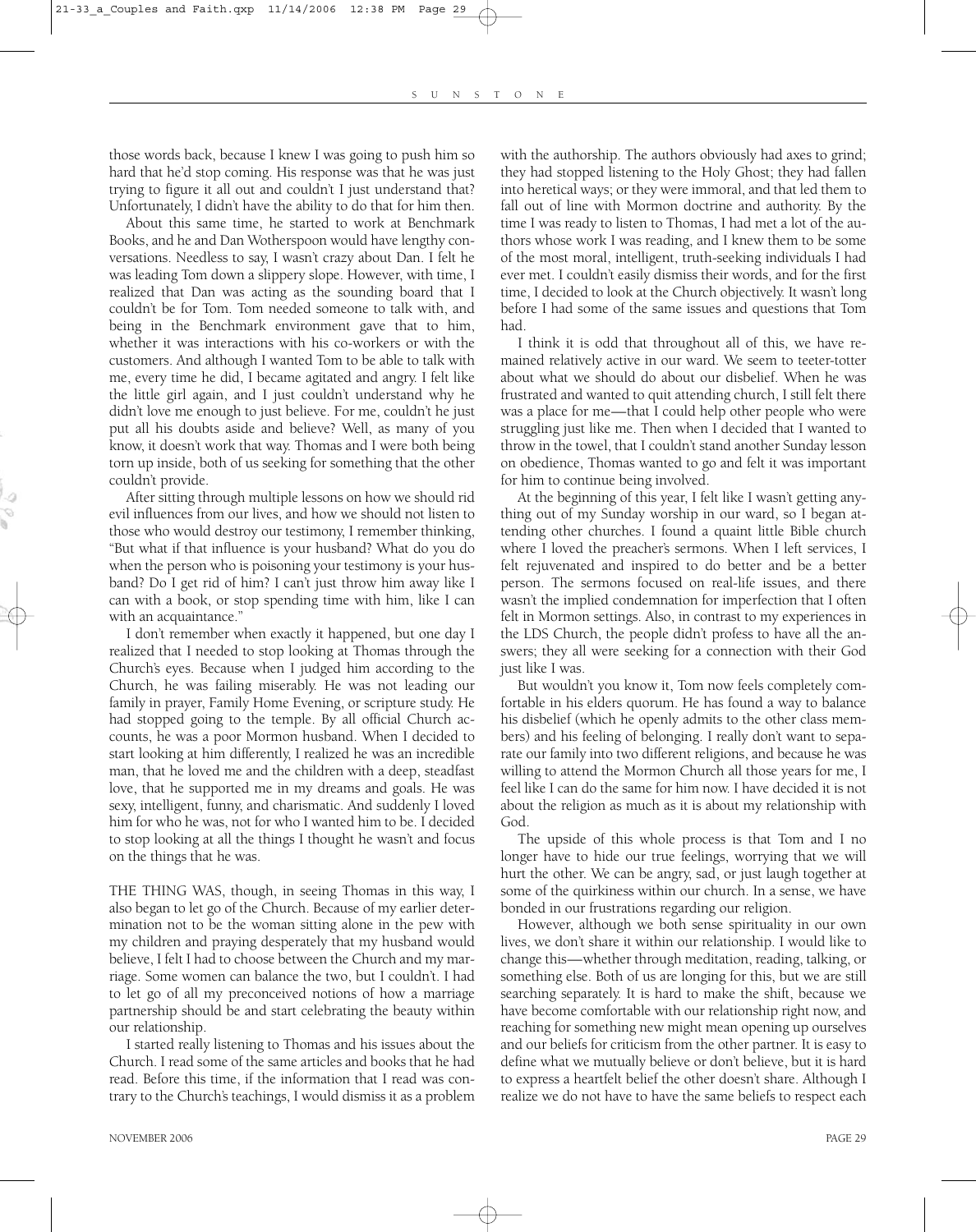other, Tom's opinion means a lot to me, and I just don't want to recreate the chasm that we once had between us. I would love to seek our spiritual purpose together.

Ruth and John's Story

- RUTH: We are here to introduce ourselves, tell our story, and say whether our relationship is better or worse since John left the Church five years ago. We have decided to do this by sharing a dialogue that John and I have actually had with some editing, of course.
- JOHN: I'll start. I grew up in the Midwest. My parents converted when I was three. I always felt that the Church was an integral part of me. That is, until I met you, whose identity *really* was integrated with your Church membership. I didn't appreciate how much this was so until after I left the Church. I realized then that my Church membership had always been a choice for me, a voluntary association, not so much a part of me. I don't mean to say that my commitment to the Church was in any way shallow. It's just that I didn't identify it with my "being" to the degree that you do. I felt as if I had been adopted into the fold, but for you, it seems more like a birthright.
- RUTH: Yeah. We have since realized the differences in the way we were a part of the Church. I was born into a family that had ancestral Mormon roots on both sides. I was raised in Utah, and I now understand how the Church was a big part of my identity. From my family of origin, to my religion, to the geographical culture I was raised in, I was Mormon to the core. I often say it is in my DNA. I, of course, didn't really know this either before we moved to Indiana and I noticed how different Mormons could be.
- JOHN: This discussion sometimes bothers me because it seems to imply that it was easier for me to leave than it would be for a Utah Mormon. But, if I'm honest with myself, that's probably true. But it certainly wasn't easy for me at the time, especially being married.
- RUTH: What—married with ties to a Utah Mormon? Do you know what I mean by that?
- JOHN: Yeah, partly because you are a Utah Mormon, and partly because of the way you viewed our spiritual development as a joint endeavor.
- RUTH: I am still a little baffled by the fact that you did not think it was a joint endeavor. Can you explain how you escaped that paradigm in the Mormon Church with its doctrine about achieving salvation as a family?
- JOHN: Yes. Of course Mormons believe in eternal families, but it's not like they believe that one spouse is going to be dammed if the other one is. They believe they will be given a worthy spouse in the afterlife if the one in this life doesn't make it. I have always believed, and still believe, that we are alone with God in the most fundamental sense. I mean, even if you don't believe in God, or you just believe in a void, you ultimately have to face that alone. People can help you, but no one can do it for you. I don't believe in group

salvation nor the notion that we are saved or damned together. Does that answer your question?

- RUTH: No, because I am very offended by the idea that I would be "given to another." Not being able to be with the spouse of my choice—that doesn't sound like any type of heaven I would choose.
- JOHN: Oh, but once you get to heaven, you will choose it, because you wouldn't want to be separated from the presence of God.
- RUTH: I don't want to be married to God, though. I choose you. I want to be a god with you.
- JOHN: So I screwed that up!
- RUTH: Yes . . . and no. Yes, you screwed that up because I feel you have left me to be alone in a journey of spiritual growth that was to be ours to create together. And no, you did not screw that up, because I do not believe that I will be given to another or choose another. I think that heaven is about being with our families. We choose our families of creation here, and we will choose them there. Mormons believe in eternal progression, and we will need eternity to become gods anyway.
- JOHN: And here we are back to one of our theological debates about whether there is upward movement between the degrees of glory in the post-life or whether there is a glass ceiling.
- RUTH: Yeah, I understand that I make the doctrine fit my preferences and my issues. But, so does everyone else.
- JOHN: Here we get down to another critical difference in the way you see being Mormon and the way I do. I grant that you have always had the history, and perhaps you have even embraced the standards and the lifestyle more fully than I did. But I don't think you have ever taken the doctrine as seriously as I did. And even now as you play fast and loose with it, I can see why you could not understand why I left, because for me, in and out of the Church, it has always been about the doctrine.
- RUTH: No it wasn't. You were making the doctrine fit your life, and when it didn't fit anymore, you rejected it.
- JOHN: I agree that I was creating my own version of doctrine as everyone else does. You can't avoid interpretation, but you can do it more or less consciously. And I think I have always placed more value than you have on at least trying to preserve the integrity of the doctrine—meaning I was trying to get it right as opposed to picking and choosing. For me it was all or nothing, so I had to consciously manipulate some doctrines as I got closer to that crisis point when I left.

RUTH: It's the all-or-nothing attitude that precedes apostasy. JOHN: I agree with that, but I think we are off topic.

- RUTH: What is the topic?
- JOHN: Our relationship.
- RUTH: Well, what we have discussed already are symbolic of the emotions and insecurities in our relationship. As the story goes, I remember we went to get our temple recommends renewed. You were the Young Men's president at the time. I was a counselor in the Relief Society. We had recently read some controversial readings together. I knew you were coming to terms with some of the Church's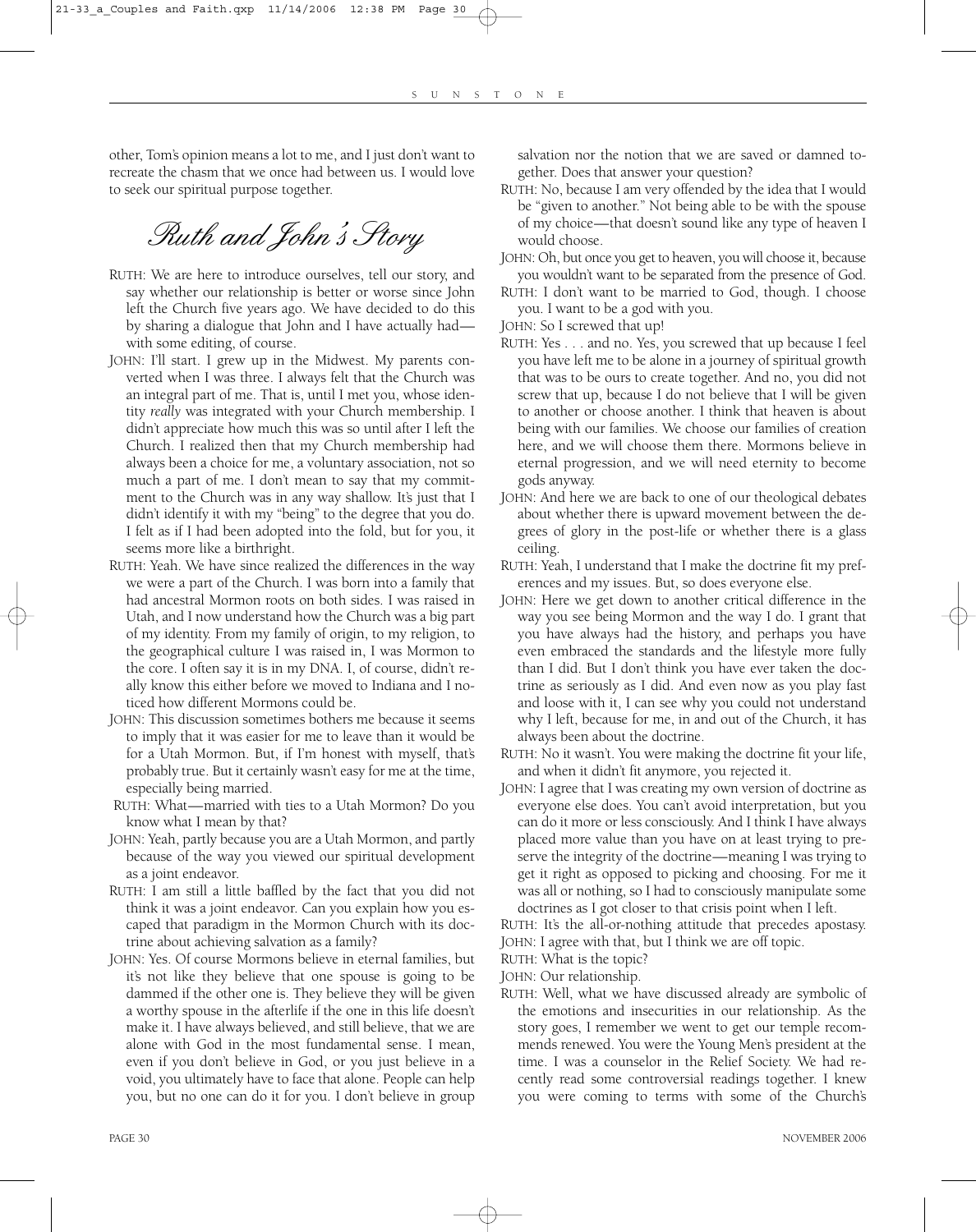**T**was not playing a Mormon<br>vife role by loving you. I was Ruth in love with John, no roles necessary. J<br>ilo

tainted history, but I had no idea you would come out of that temple recommend interview without a recommend and having asked the branch president to release you from your calling.

I thought, "Okay, this is okay—John needs to work some things out." Looking back, I don't know why I was surprised when finally you told me you had given the branch president a letter listing the reasons why you did not believe in Mormonism anymore and then asked to have your name removed from the records. But, the moment you told me, it was as if you had just punched me terribly hard in the stomach. I doubled over and could not breathe. I was disoriented, I didn't know if I should hit you, collapse, or just get the hell out of the apartment. I was betrayed by the fact that you told the branch president (a kind of stranger) before you told me. I remember thinking, "What does this mean as far as what I am supposed to do now?" I had dated non-members and had decided long ago that I wanted a priesthood holder. I wanted the possibility of going on a mission as an elderly couple. I wanted a Mormon family. I did not want this! I was thinking, "Doubt, fine. Struggle, fine. But, give up? Leave? Who are you now? This is not what I chose!"

I have later come to appreciate the fictitious person I had imagined and called husband. In a very real sense, I needed to get to know you—maybe for the first time. We had to start over again, didn't we?

- JOHN: Yeah, we did. We had assumed that we knew certain things about each other because of our joint commitment to the Church, not realizing that we were committed for different reasons and in different ways. I remember feeling as if I had made one of the most authentic choices of my life and I was truly being myself. Therefore, I saw your reaction to my leaving as a rejection of who I really am. I mean, I wasn't blind-sided by your reaction. I saw it coming—and that is why I put off telling you, and largely because I was afraid you would talk me out of it. I was afraid of what my reaction would be when faced with the choice of being true to myself and being true to our LDS marriage.
- RUTH: So even though you were not surprised by my reaction, you still felt betrayed as well?
- JOHN: Yeah, it is ironic. I mean, I didn't even know who I was at that point or even what I was going to do next. But I felt that you had absolutely no respect for the little piece of myself that I had finally carved out separate from the Church's mold. So you became for a time almost an enemy to me. My love for you compelled me to compromise the little integrity I felt I had achieved, and when I did that, I hated

![](_page_10_Picture_8.jpeg)

myself, and I hated you. I guess that is how love is turned into hate. Fortunately we didn't stay there.

- RUTH: Yeah, I hated you, too. I could think only of myself and what you were doing to me. I did not see your struggle. I only saw how my marriage was being sabotaged. I had to make a decision about whether I wanted to stay married to you or not. I began seeing ways that you are an amazing man separate from having to be amazing as a priesthood holder. You were a great lover, a great father—you had goals and ambition. You really cared about me. I knew you cared because you listened to me and allowed me to hurt. I made the decision that I wanted you with or without your Church membership. I think my love for you deepened because it seemed more real. I mean, I was not playing a Mormon wife role by loving you. I was Ruth in love with John, no roles necessary. I was still angry and hurt, though. I still had a lot of questions about how we were going to raise our family now. What would our family look like with regard to spiritual rituals that had always been important to me?
- JOHN: Yeah, once you realized that I was not going back to the Church, you had to ask, "Okay, what kind of family religious life are we going to create together?" I was still working out what kind of religious life I wanted to live by myself, which I felt needed to be worked out first. We fought about that for a while—the priority of those two questions.
- RUTH: I remember continuing to be baffled by the lack of "family" integration into your spiritual development. I was annoyed by your lack of consideration of how this family of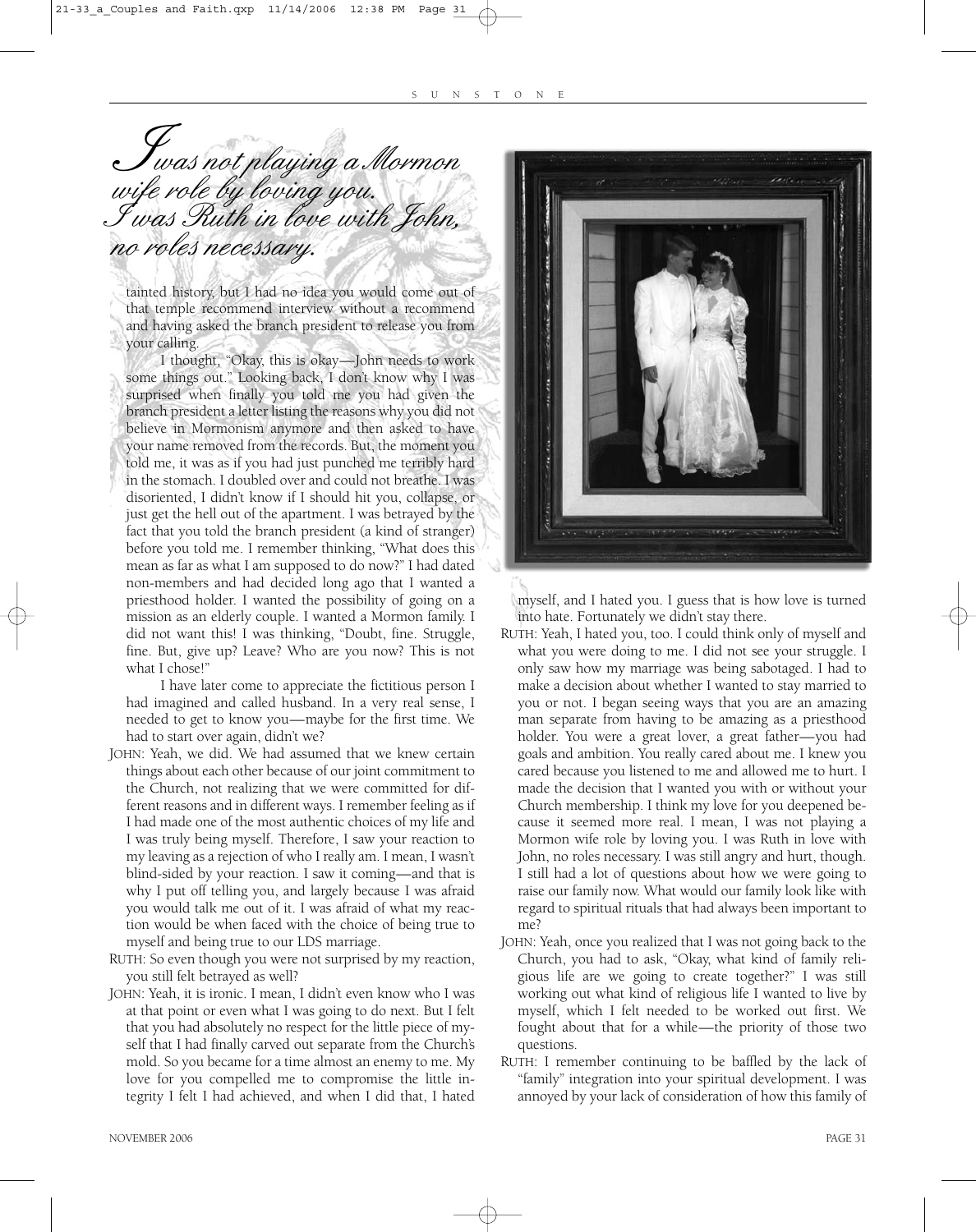![](_page_11_Picture_1.jpeg)

our creation was to move in any direction without you. JOHN: We are still working that one out.

- RUTH: Yeah. However, I remember a significant turning point for me in our relationship. I remember asking myself: "Why am I waiting for John to come up with a spiritual map for our family? I have my own life, my own spirituality, and my own talents I can share with our children without him." I never wanted to be alone in this, but I was. I was not going to whine any longer and pine for your attention to take some initiative in spiritual matters. I was making a hard and hurtful decision to let go of my expectation that you lead our family in spiritual rituals, but this decision was ultimately healthy for our relationship. This decision was not made out of anger and resentment in response to you, but for once, I was deciding for me. I felt suddenly powerful and amazingly capable. I did not tell you about this decision until later. At the time, it felt good not to include you. I was on my way to being free from you.
- JOHN: I remember when you did tell me. I felt on the one hand relieved and excited for you because I didn't think the level of dependence in that area was healthy for either of us. However, it did feel like another rejection of me (which I suppose it was), and that hurt.
- RUTH: I was not rejecting you as much as rejecting the expectation that you be the one to take the initiative in religious and spiritual matters for our family. I did not feel dependent on you as much as I just depended on you to be my partner in this.
- JOHN: Now we are negotiating better and compromising the details of how we are going to raise our kids. You are in school, and you are going to have a career of your own, and

have to believe that being stronger individuals, we will be stronger as a couple. J<br>Princ

you have interests and goals and a whole life independent of me. And I feel both proud of you and relieved that I am not responsible for your spiritual life. There is no doubt that you and I are stronger individuals for having been through this struggle, that we are more whole, more integrated as individuals. And I believe—I have to believe—that being stronger individuals, we will be stronger as a couple. RUTH: I think we are stronger as a couple because we are stronger as individuals. We are not as threatened by our differences now. We can disagree or agree with each other without having to take it so personally. You have always been my biggest supporter in going for my goals in spite of what some may consider the selfish nature of them. You

- have been a good example of living an authentic life (leaving the Church being one of those authentic decisions). I will always be grateful to you for showing me that I must be who I want to be and everyone else will have to catch up eventually. You stayed with me. I am so glad that you did not "outgrow" me and leave.
- JOHN: But sometimes I feel very distant from you, and I miss you. It's ironic, because for years, I have been wanting to disentangle our relationship. But I sometimes fear that we don't have enough bonds anymore to make it through. I wonder how we can maintain our hard-won autonomy while also preserving our relationship. When I was in the Church, I think we were lazy because we assumed that we had the Church and the Church lifestyle in common. Now I mourn for the loss of that feeling of closeness that came from our shared commitment, even if it was an illusion. The saying goes that all knowledge leads away from some Garden of Eden. I suppose that is as true in marriage as in the rest of life.
- RUTH: I miss you, too. I miss sharing the stupid religious symbols that still have meaning to me. And I wish you would share more of what symbolizes spirituality to you. I guess we are at a point where we want to share more but we do not want to go back to relying on each other for anything. I think that is a loss for us.
- JOHN: Lately, that sense of loss has been getting the best of me. And I have this feeling, like Mike said, that I want to excise whole years of our history. At those times, I have to remind myself of a favorite quotation:

It's no good trying to fool yourself about love. You can't fall into it like a soft job without dirtying up your hands. It takes muscle and guts. And if you can't bear the thought of messing up your nice, clean soul, you better give up the whole idea of life, and become a saint, because you'll never make it as a human being. It's either this life or the next.<sup>3</sup>